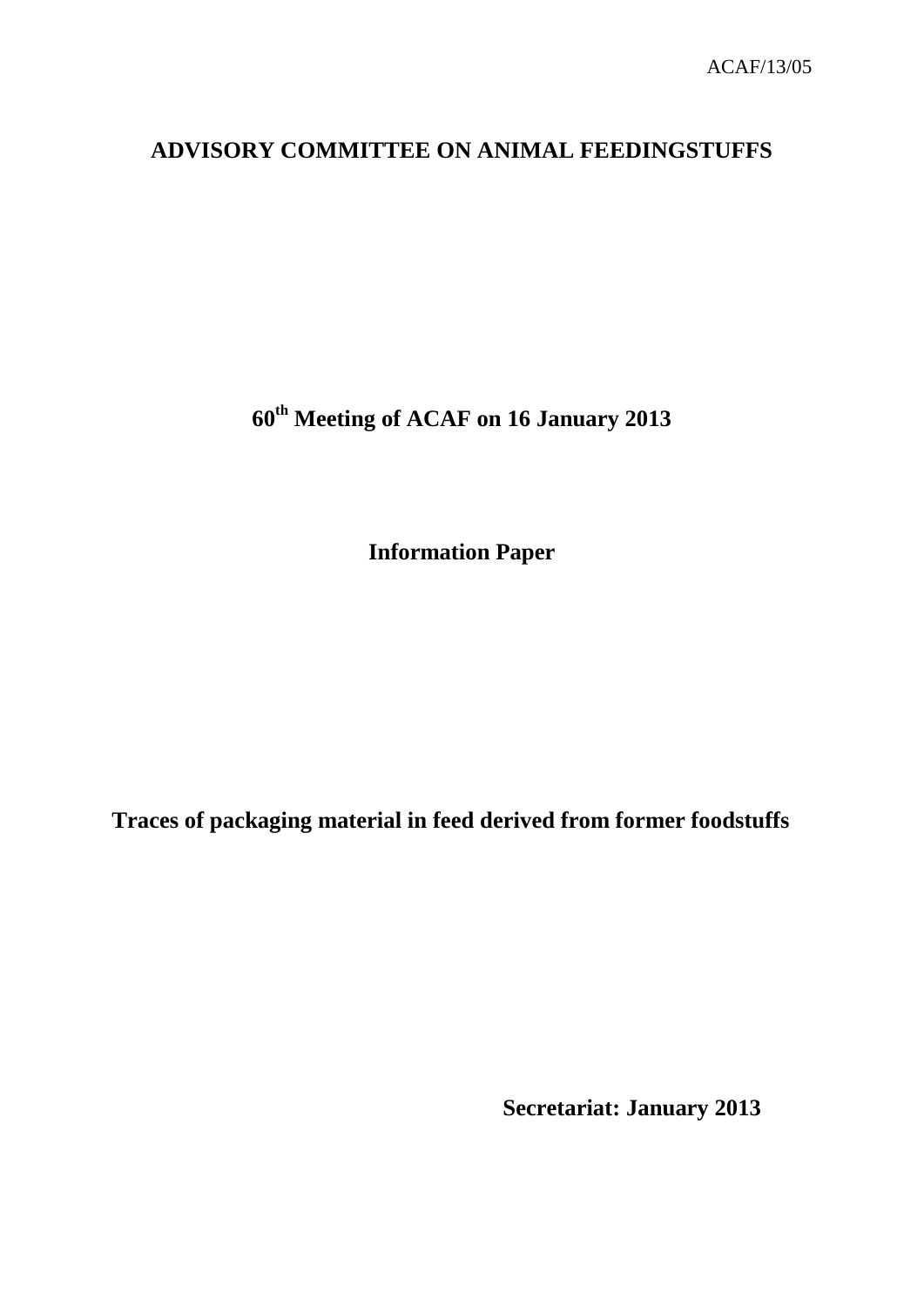# **Traces of packaging material in feed derived from former foodstuffs**

## **Purpose**

1. This paper seeks to inform the Committee of recent developments concerning the presence and determination of adventitious traces of packaging material in feed derived from former foods.

# **Background**

2. Certain surplus food items such as bread and bakery wares are used as feed materials. Both the United Kingdom Government and the European Union encourage the *bona fide* use of such valuable commodities in feed in order to help reduce waste and to minimise adverse impacts on the environment.

# **Legislation**

3. Annex III of Regulation (EC) No. 767/2009 on the marketing and use of feed classes 'packaging from the use of products from the agri-food industry, and parts thereof' as being prohibited for animal nutrition purposes. This prohibition has been interpreted as being a ban on the presence of residues of food packaging material in animal feed, as well as the use of the packaging material *per se*. The European Commission's Food and Veterinary Office (FVO) had previously noted the presence of food packaging in feed during missions in Great Britain (2011) and in Northern Ireland (2012).

# **Tolerances for traces of packaging material**

4. Feed processors routinely remove the packaging from surplus food mechanically. While this removes most of the packaging, small amounts can remain in the feed material. European Union Member States generally agree that a zero tolerance for these traces is neither practical, nor proportionate to the risk. However, according to the interpretation in paragraph 3, their presence might constitute a disconformity with feed legislation. However, not all authorities agree on this point; the Netherlands and German authorities have undertaken their own risk assessments and both now tolerate the presence of packaging up to a level of 0.15%.

5. The stance from the UK Food Standards Agency was that the issue should be resolved at European Union level, following suitable advice from the European Food Safety Authority (EFSA). However, EFSA has not yet accepted a mandate from the European Commission to undertake an assessment of the risk, and there seems to be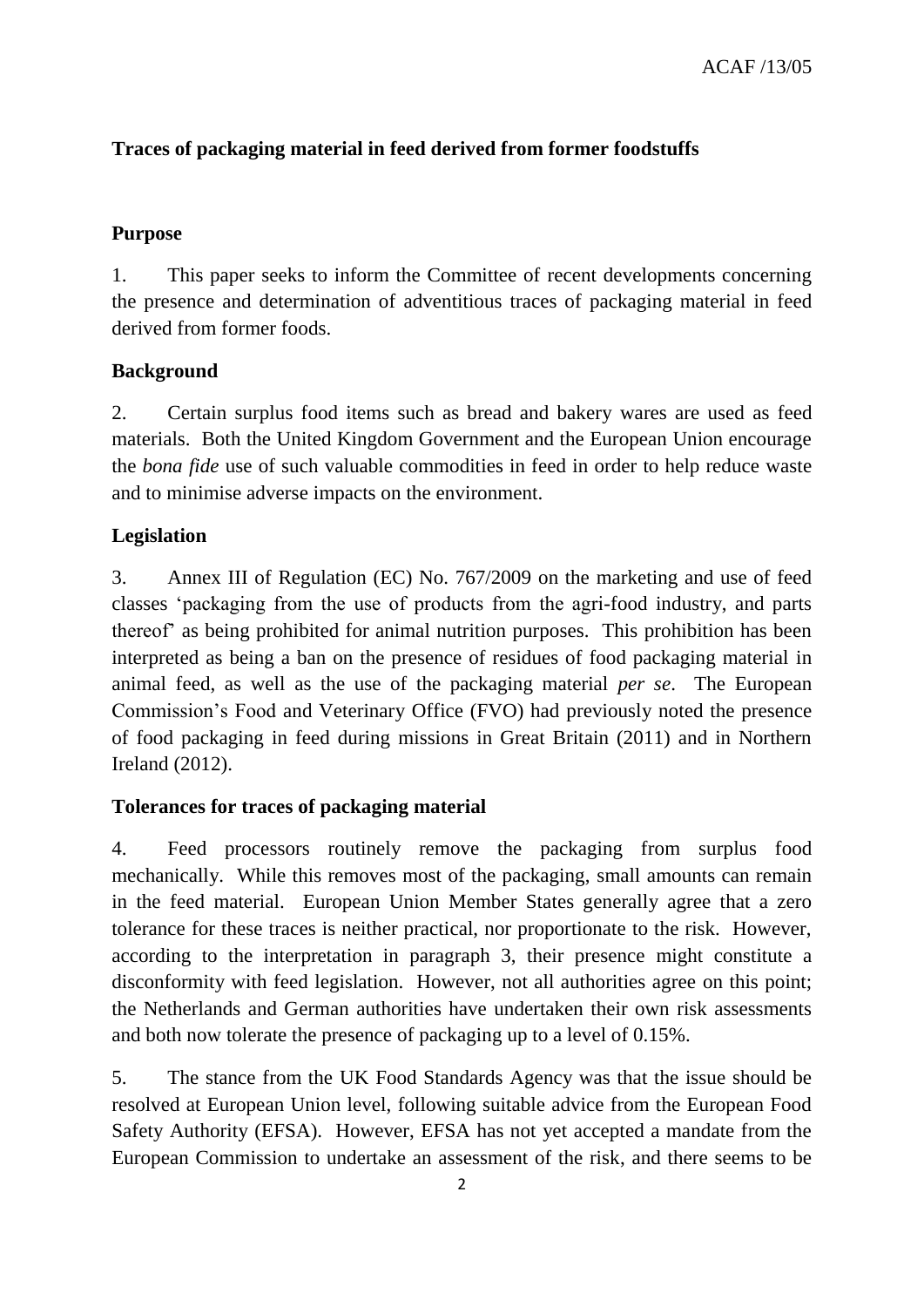little likelihood of agreement in the short term. Consequently the Agency has organised meetings with stakeholders (feed producers, UK enforcement officials, feed assurance inspectors and the food industry) to agree a UK approach. At the most recent meeting held on 26 October 2012 it was agreed that, in the absence of any guidance from the European Union, the UK would adopt a tolerance of 0.15% in line with Germany and the Netherlands (Annex I). However, this stance would be subject to revision once advice from EFSA is available. The operation and enforcement of the *de facto* tolerance will be reviewed by the Food Standards Agency.

# **Methods to determine levels of packaging in feed**

6. From discussions with business stakeholders, it emerged that several had developed their own methods to determine levels of traces of food packaging. While there were some variations, these all relied on an operator taking appropriate samples, followed by the visual identification and manual isolation of packaging material. So far only one group - van Raamsdonk *et al* of the RIKILT Institute – has had its method accredited.

[http://www.rikilt.wur.nl/NR/rdonlyres/BDEEDD31-F58C-47EB-A0AA-](http://www.rikilt.wur.nl/NR/rdonlyres/BDEEDD31-F58C-47EB-A0AA-23CB9956CE18/143801/R2011003.pdf)[23CB9956CE18/143801/R2011003.pdf](http://www.rikilt.wur.nl/NR/rdonlyres/BDEEDD31-F58C-47EB-A0AA-23CB9956CE18/143801/R2011003.pdf)

It was decided that the UK would not insist on feed business operators using a specific method. However, a short 'methodology' document (Annex II) was agreed; this sets out essential and some optional aspects that need to be addressed when levels of packaging are being determined in samples of feed derived from surplus food. This methodology will be used by both processors and feed assurance scheme inspectors.

#### **Future developments**

7. The ACAF Secretariat will ensure that the Committee is kept informed of significant developments in this area.

**Secretariat: January 2013**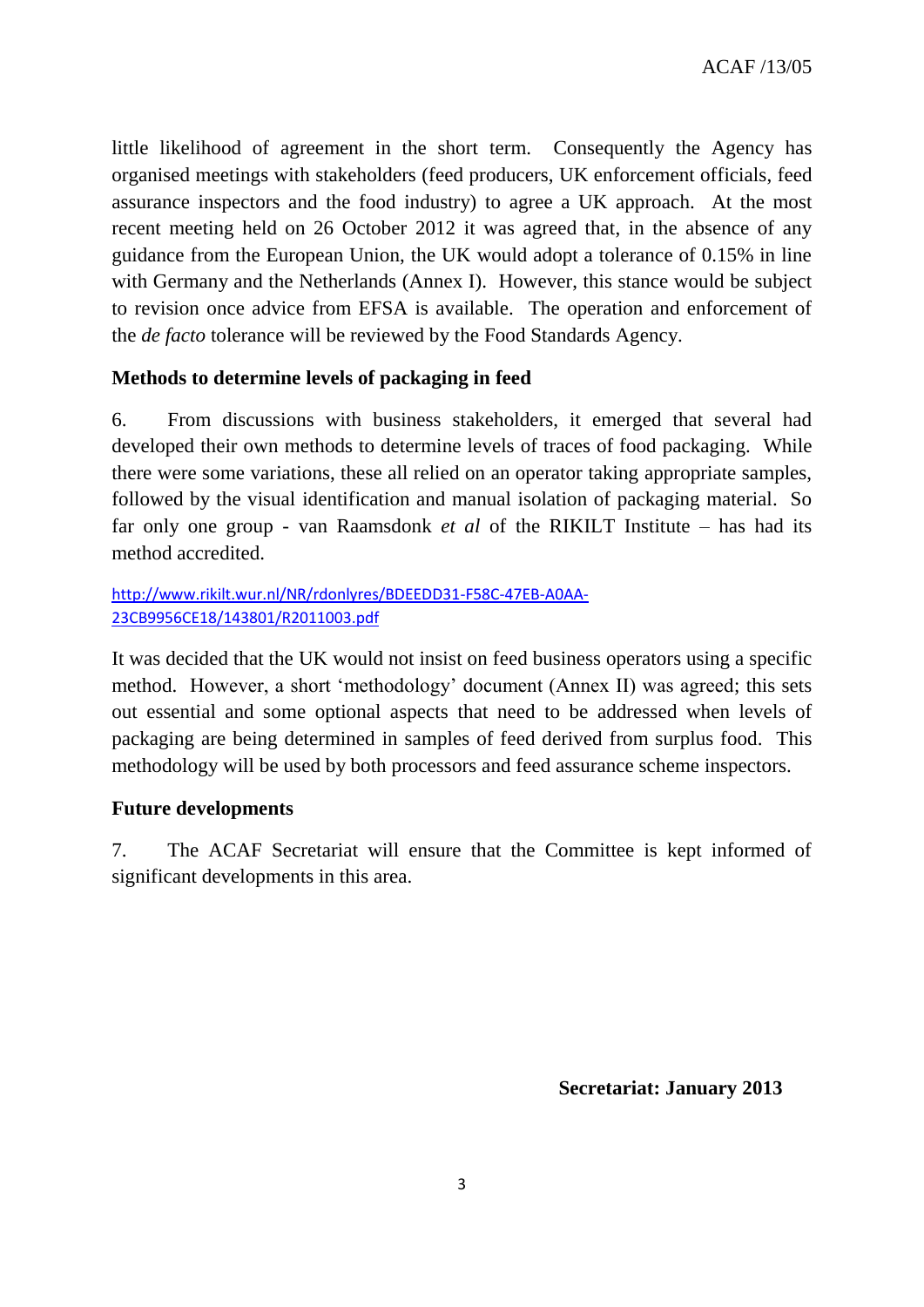#### **ANNEX I**

#### **MEETING TO DISCUSS METHODOLIGIES FOR THE MEASUREMENT OF ADVENTITIOUS PACKAGING MATERIALS IN FEED -- 26 OCTOBER 2012**

**Present:** Keith Millar (FSA, Animal Feed and Animal By-Products -- Chairman) Tim Franck (FSA, Animal Feed and Animal By-Products) Ray Smith (FSA, Animal Feed and Animal By-Products) Joseph Nicholas (FSA, Animal Feed and Animal By-Products) Mandy Jumnoodoo (FSA, Animal Feed and Animal By-Products) Toni Gray (FSA, Animal Feed and Animal By-Products) Ron Cheesman (FSA, Enforcement and Local Authority Delivery) David Mackley (AC Shropshire) George Perrott (Agricultural Industries Confederation) Richard Tucker (A Tucker & Son Ltd) Sally Tucker (A Tucker & Son Ltd) Keneth Chinyama (Food and Drink Federation) Stuart Green (Hillcrest Midlands) Ian Leivers (Hillcrest Midlands) Martin Vardy (Hillcrest Midlands) Peter Fairbairn (Leafield Feeds) Frank Thompson (Leafield Feeds) Mike Evans (Nutrafeed) Angela Walker (Nutrafeed) Martin Jowett (Product Authentication Inspectorate) Robin Crawshaw (RC Feed) Paul Featherstone (SugaRich)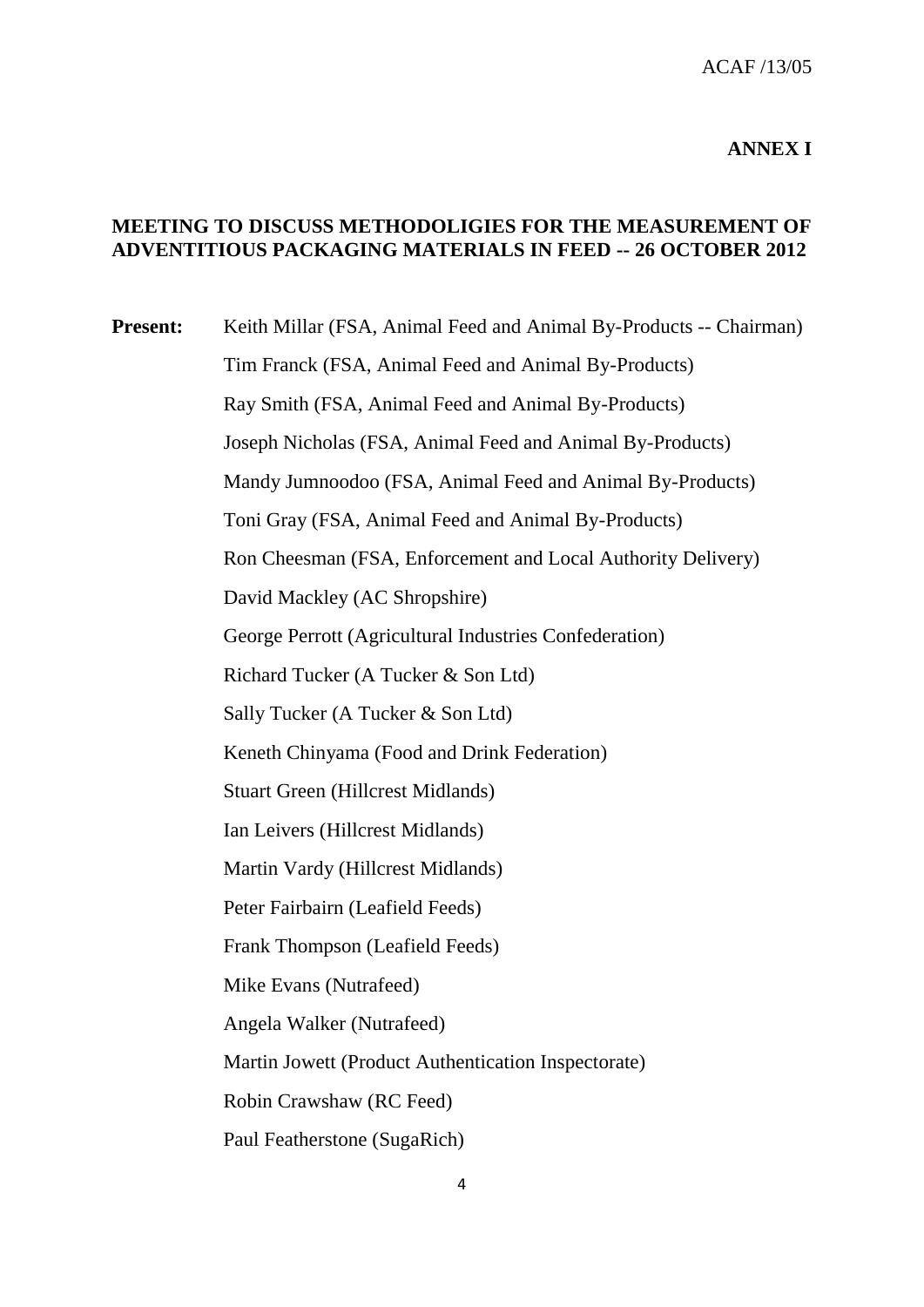Robert Fry (Waste Bread Services) Mike Dawson (Welham Estates) John Rigby (W Rigby)

David Sanderson (W Rigby)

# **Teleconference:**

Jacqui Angus (FSA Scotland) Lorna McIvor (FSA Scotland) Claire Moni (FSA Scotland)

## **Videoconference:**

Hilary Neathey (FSA Wales)

Stephen Nixon (Department of Agriculture and Rural Development NI)

1. Keith Millar welcomed everyone to the meeting, which had been called to discuss the latest developments in respect of the issue of adventitious packaging material in former foodstuffs sent for use in animal feed.

#### **Background**

2. The Chairman reminded the meeting that the EU's existing feed law implies that packaging material be totally eliminated (a zero tolerance), which is technically unachievable; the prohibition had in any case been formulated to address the deliberate adulteration of feed with packaging, so was inappropriate for adventitious contamination. He had been pressing the Commission to consider a change in the law, but was now minded to introduce a *de facto* tolerance for the presence of packaging material.

3. The Chairman pointed out that both Germany and the Netherlands had adopted *de facto* tolerances for such material; that the FVO auditors who had visited the UK in November 2011 had remarked on the absence of a similar tolerance in the UK; and that the FVO auditors who had visited Northern Ireland in May 2012 appeared to have taken a more liberal view and not issued a formal recommendation for improvement.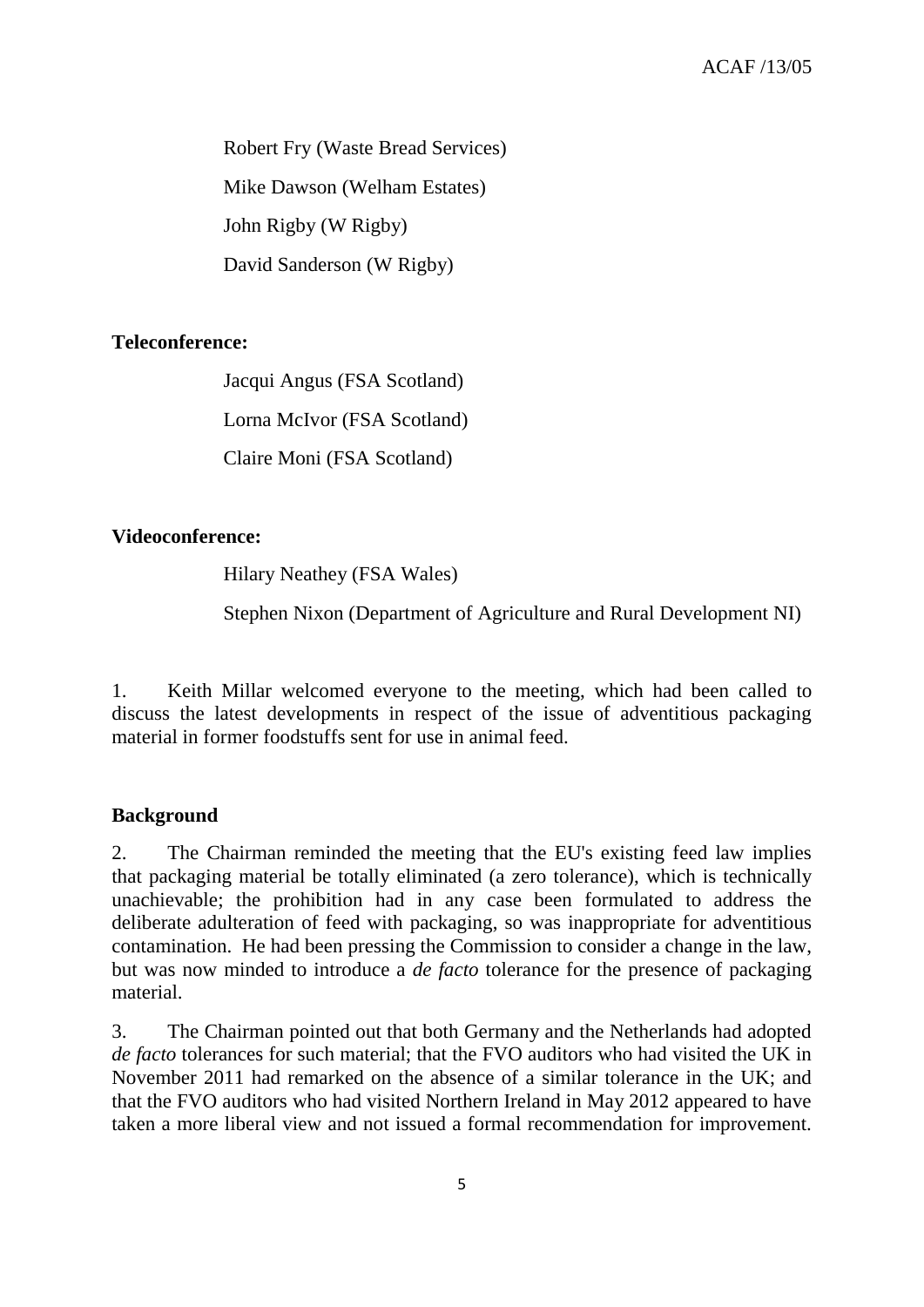Stephen Nixon noted that, as far as the Northern Ireland audit was concerned, all parties were agreed that adventitious packaging material was not the main risk to feed.

## **Discussion of Sampling Methodologies**

4. The Chair noted that whatever tolerance level was decided upon, a robust methodology would be necessary to ensure consistent measurement of packaging material.

5. Robin Crawshaw spoke to the methodology he uses to satisfy the Feed Materials Assurance Scheme (FEMAS), which requires a weekly measurement to be made. He acknowledged that a shovel is a crude sampling instrument, but it negates the potential problem of selecting (or avoiding) a sample which visibly contains more packaging and thus ensures a more typical view of the total consignment. Experience has shown that, following separation of the residual packaging from the sample, airdrying for 4 days is necessary to evaporate the water that has been absorbed from the food and allow any remaining food particles to be brushed off prior to weighing. Without this step, the weight of the packaging could be overstated by 60%.

6. David Mackley spoke to the method used by A C Shropshire, which does not use air-drying -- his procedure has been developed to allow it to be implemented by feed business operators with minimal investment in new plant and machinery. He noted that a bucket is as crude an implement as a shovel, but again negates the potential problem of selecting a sample to give a particular result.

7. Paul Featherstone spoke to the methodology used by Sugarich, noting that both it and the previous two methods are simple to implement. Like A C Shropshire, he does not use air-drying since, in his view, by the time an analytical result is available the material will have been fed and the data will usually be of only academic interest.

8. The Chairman confirmed with all three individuals that details of their sampling methodology could be made available to the European Commission.

#### **Agency View of Sampling Methodologies**

9. Ray Smith spoke to his draft paper encompassing the above three methods and the RIKILT system used by the Dutch. It was noted that RIKILT uses both a smaller sample and smaller sieves than the other three methods. The Chairman asked for drafting suggestions on Ray Smith's paper from all attendees, to feed into the finalised paper.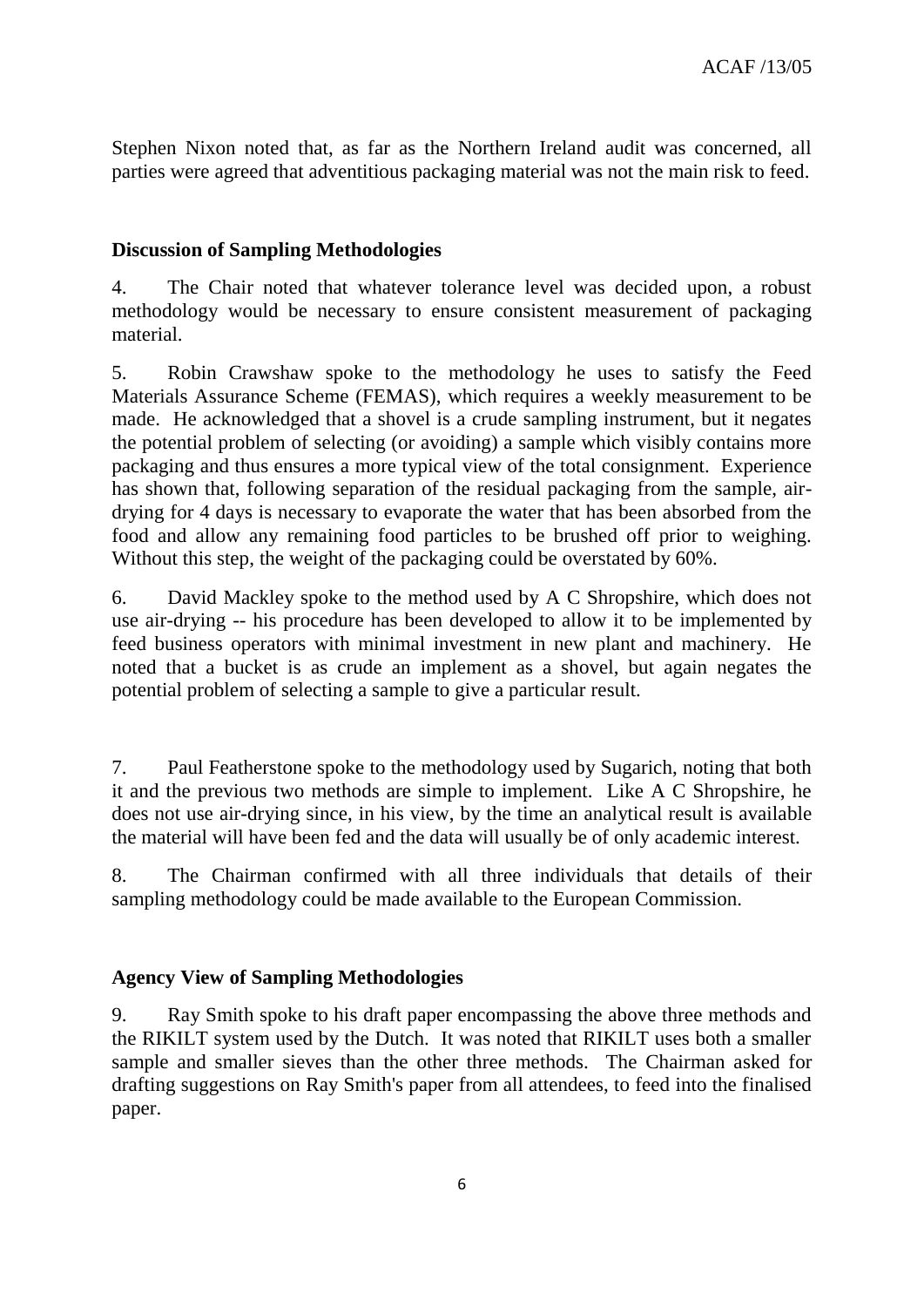10. It was noted that the paper did not cover liquid products although these could also contain packaging materials (e.g. parts of yoghurt containers). In general, recyclers who deal with liquid products take a 1 litre sample and pour it through a fine sieve to identify any packaging material present. Recyclers of liquid feeds agreed to provide some text covering the determination of the quantities of such material.

11. It was noted that defatting, as suggested by RIKILT, would involve more effort on the part of feed business operators, would require appropriate laboratory facilities, and may not be quantitatively significant for all products (e.g. bakery products largely based on bread have a low fat content). It was suggested that defatting may be a more appropriate procedure for a statutory body to adopt, to ensure that it was provided with a more accurate assessment of packaging content.

12. The pet food industry was reported to have introduced a cleaning process to vacuum away any plastic wrapping material left on material before it went into storage bins. However, adventitious packaging material was not an issue for the pet food industry because of the nature of the material its uses.

# **Sample Sizes and Tolerance Thresholds**

13. It was noted that the size of the sample to be analysed could depend on the accuracy of the balance used -- the greater the accuracy, then the smaller the sample to be weighed could be and hence the smaller the sample of the product from which it could be taken. It was noted that 1 kg might be too small, but that 10 kg would be too large; that it might be appropriate to arrive at the final sample through taking incremental samples rather than one large one; and also that it might be necessary to work with a range of sample sizes depending on the different types of former foodstuffs involved.

14. The Chairman suggested that a tolerance threshold of 0.15% be adopted, as was already the case in Germany and The Netherlands. This was agreed after a brief discussion of possible variations to take account of the generally heavier packaging of liquid products.

15. It was queried whether there should also be adopted a maximum upper limit for the size of a piece of packaging residue, to cover potential risks, but noted that the actual risk would depend on the nature of the residue rather than its size. It was further noted that considerations of risk had delayed EFSA's and the European Commission's consideration of the tolerance issue.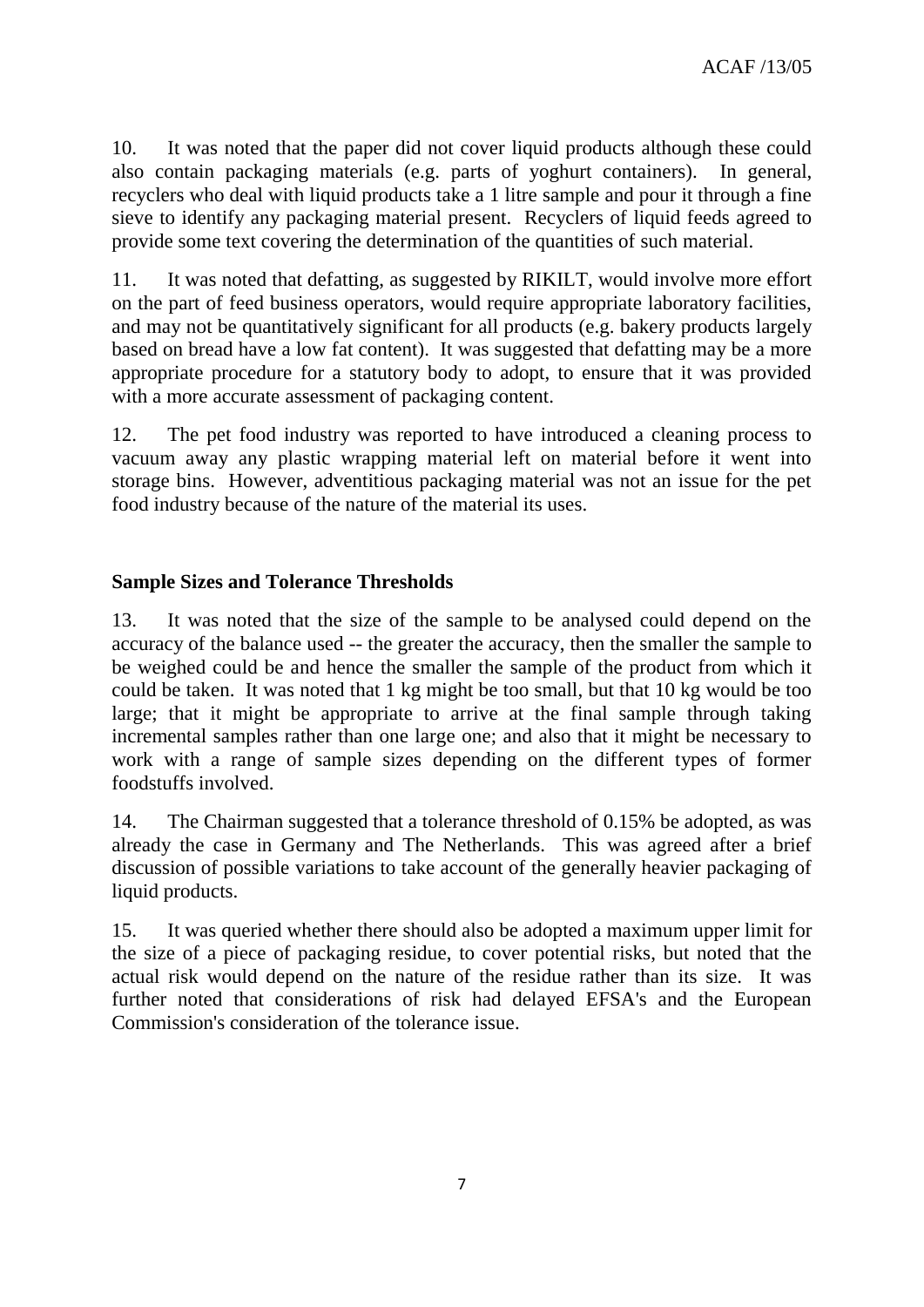# **"Enforcement" of the Tolerance**

16. PAI noted that it would be responsible for enforcement of the tolerance through FEMAS, but also that it would wish to see a sample being taken as part of an audit to be confident of the resulting analysis and that calibration of scales would be essential to ensure meaningful results. A discussion of whether to adopt an "action threshold" lower than the suggested tolerance ensued, but it was agreed not to formally adopt such an idea.

17. The Chairman indicated that he would like to accompany the PAI on an audit at a future date to see the tolerance in action.

18. Further discussion of defatting ensued; it was agreed that reference to this would be removed from Ray Smith's paper, but that Stephen Nixon of DARD NI could pursue discussions of this with Ray Smith and Ron Cheesman.

19. AIC expressed its thanks to the Agency for its efforts in this area, which should ensure consistency and security for all sectors.

20. FDF expressed its support for the adoption of a tolerance, which should both help food business operators sending former foodstuffs into the feed chain and reduce the quantities of former foodstuffs going to landfill.

# **Next Steps**

21. These minutes of the meeting will be circulated to all attendees as soon as possible, as well as to those who were invited but could not attend. The aim is to present the finalised minutes, and the finalised version of Ray Smith's paper, to the FVO auditors when they visit in mid-November, to demonstrate progress on the issue. Copies of the various sampling methodologies will also be attached to the finalised minutes.

**Joseph Nicholas**

**Animal Feed and Animal By-Products Branch Food** 

**Food Standards Agency**

**November 2012**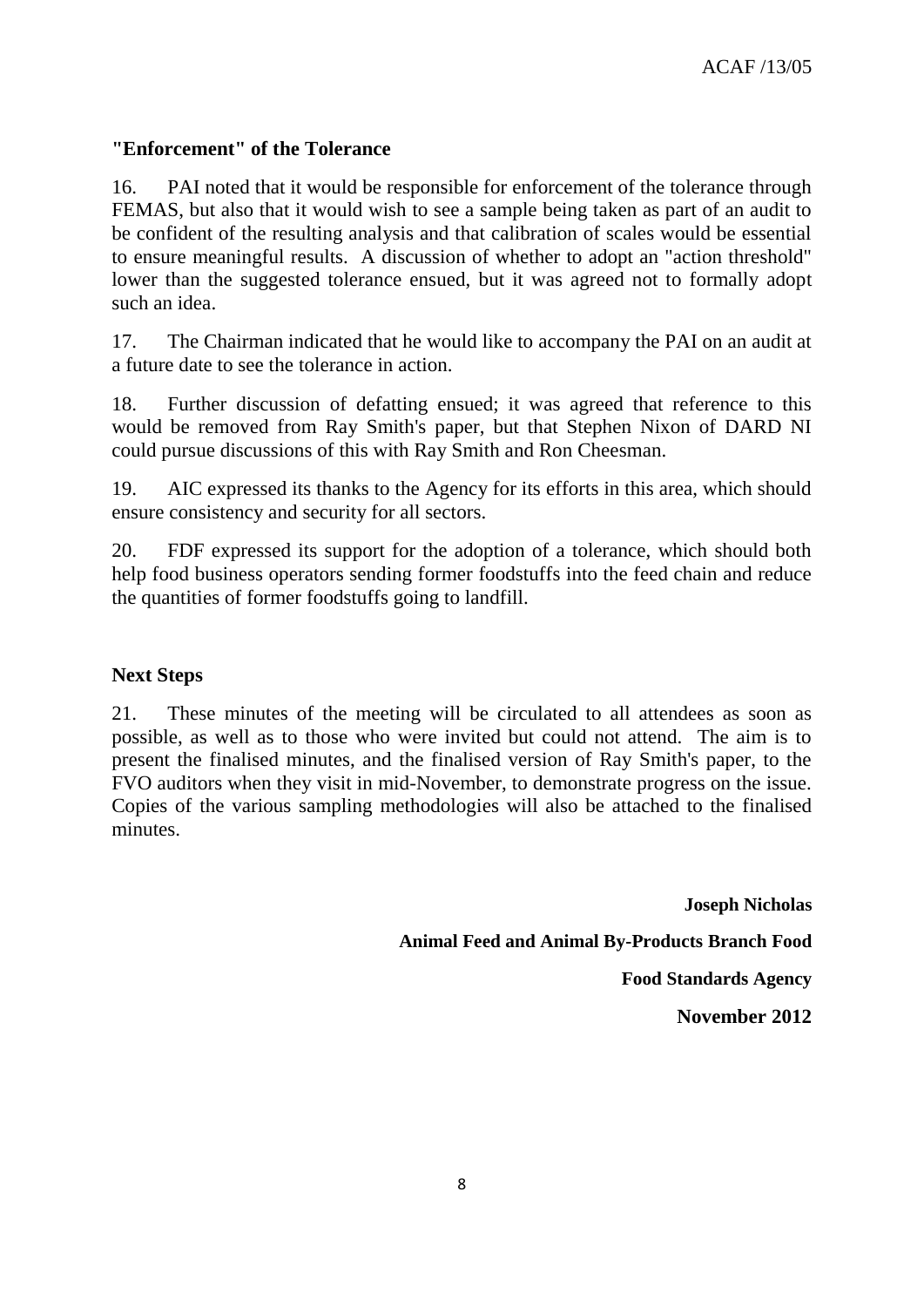### **ANNEX II**

## **Methodology to determine levels of packaging in feed materials derived from former foodstuffs – a summary.**

#### **Introduction**

1. It is necessary to have reliable methods to determine levels of food packaging in recycled food products that are being used as animal feed in order that adherence to any tolerance agreed for packaging can be checked by the feed business operator, feed assurance auditor and the enforcement officer.

#### **Current analytical methods**

2. No analytical methods that use automated instruments to provide levels of packaging are available. The methods that have been developed and used to date are subjective  $-$  i.e. they rely on operators to sample the product and to select and remove traces of packaging from samples. It is essential to employ reliable, competent people who are suitably trained to perform these operations.

3. The only method that has been validated is that from RIKILT (van Raamsdonk *et al*; *'*Examination of packaging materials in bakery products - A validated method for detection and quantification'; Rikilt Report 2012 - 007).

#### **Types of materials to be determined**

4. Paper, certain plastics, foil and cardboard may be present. Metal clips, screws, staples etc. should not be considered to be packaging for the purposes of the analysis; if present the hazards need to be assessed. Types and levels of packaging may vary according to the former food used to manufacture the feed.

#### **Sampling of feed materials**

5. Samples taken should be representative of the batch. Incremental samples from different parts of the batch or consignment should be taken, combined and mixed to obtain a representative sample. A portion of the mixed sample can then be analysed. RIKILT uses a sample size of 0.5 kg. However, this should be considered a minimum size; most operators appear to use larger or multiple samples in order to ensure that they are representative of the product.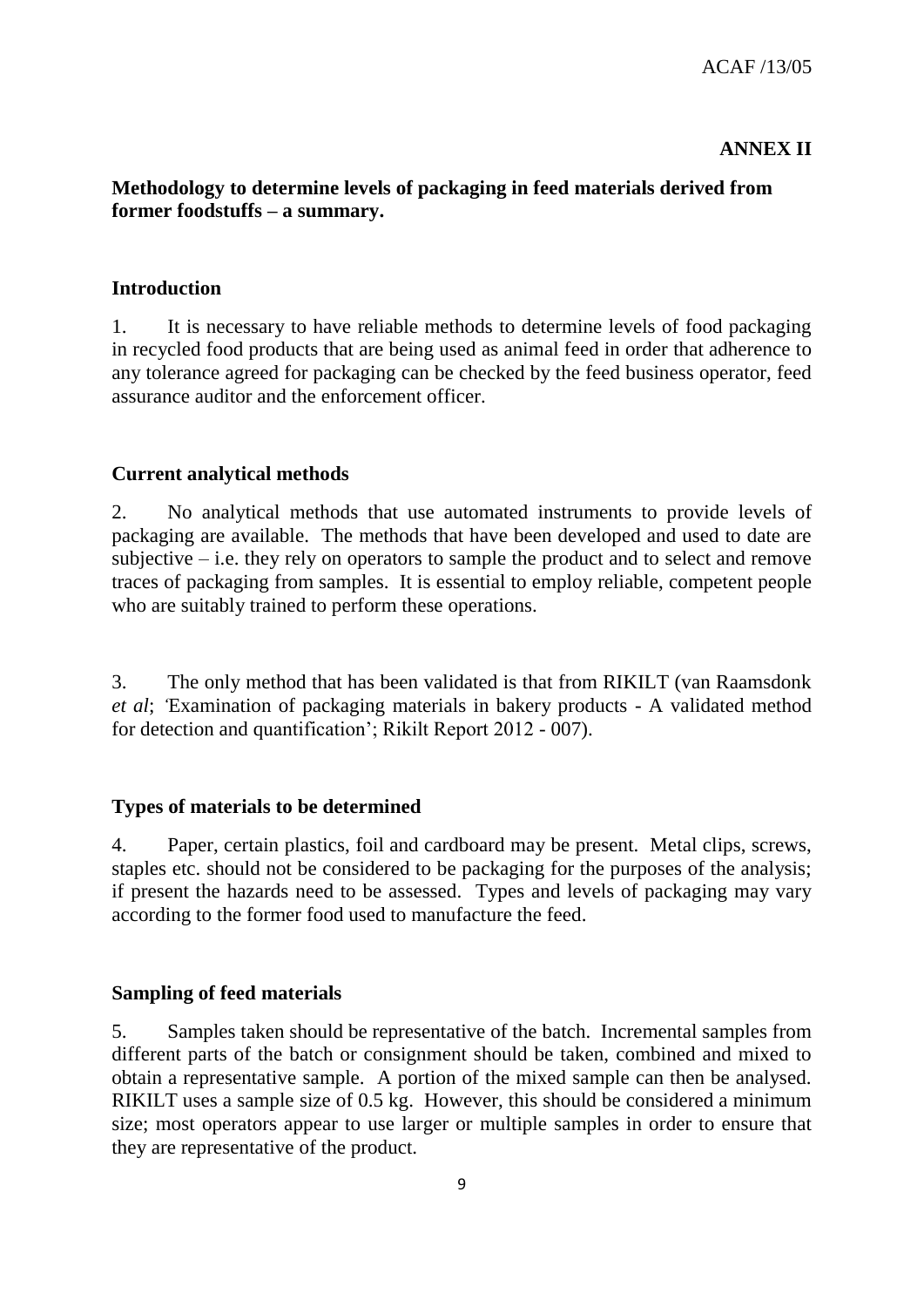## **Sample sieving (optional)**

6. The sample can be sieved (RIKILT used sieve sizes from 0.5 - 4.75 mm) and the feed packaging level determined for each fraction. The weight of each sub-sample should be determined before analysis. Samples may be pre-dried.

## **Removal of packaging material and reporting of results**

7. The manual removal of packaging material from samples and sub-samples should be performed in a suitable area that has:

- an absence of drafts and significant vibration;
- suitable lighting:
- a clean, dry flat surface on which to work;  $\bullet$
- appropriate sieves (optional)
- containers or bags for samples;
- suitable magnifying equipment (optional);
- forceps, tweezers etc.;
- an appropriate, accurate, calibrated balance(s) (scales); and
- facilities for the removal of moisture (optional).

8. Moisture (i.e. water) can be removed by drying samples (e.g. at  $60^{\circ}$ C for 4 hours). This may assist in the removal of any feed particles adhering to packaging. Where a business decides not to undertake this procedure, it must accept the result of an analysis and not infer that a lower level would have been determined if had been undertaken. Where the procedure is used, a business can make an interim assessment of the level to help prevent further poor manufacturing performance.

9. The packaging material in each sample should be identified by the operator and be separated out and weighed. The percentage of packaging material present in the sample should then be calculated. Different types of packaging may be identified, separated and weighed, with levels being reported for the various types.